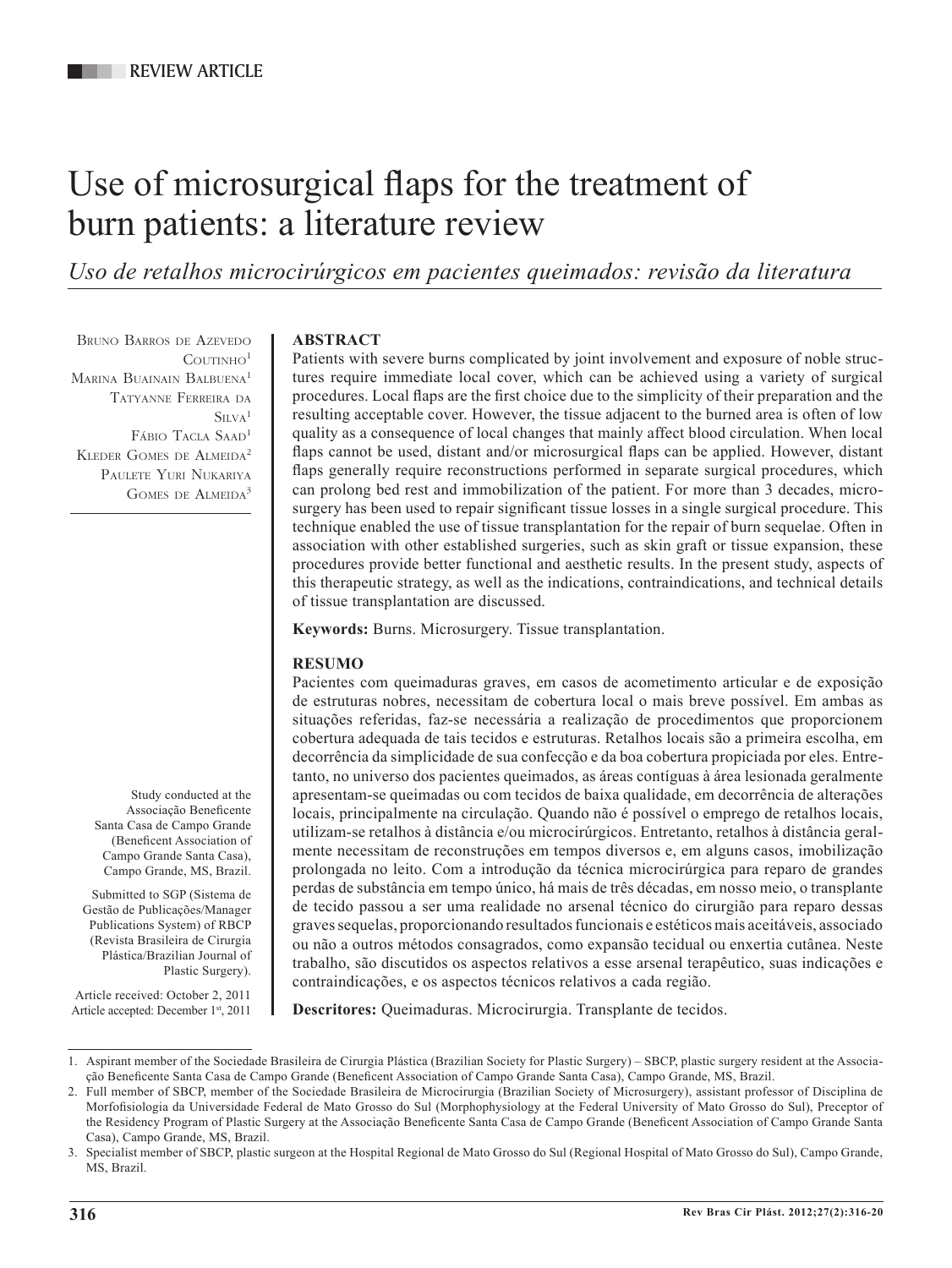# **INTRODUCTION**

Patients with severe burns, in particular those presenting with joint involvement with major integumentary losses, consistently evolve with significant cicatricial retractions that lead to aesthetic and functional disorders. Moreover, potentially exposed noble structures such as bones, tendons, blood vessels, and central and peripheral nervous system components require immediate local cover. To provide adequate cover, these defects can be repaired using local, distant, or microsurgical flaps, discarding the possibility of using a graft because noble structures require additional protection and prevention from scarring sequelae.

Based on the assumption that the best reconstruction is the simplest procedure that can restore form and function without resulting in sequelae in the donor area, Mathes and Nahai proposed the principle of the reconstructive ladder. This allows selection of the indicated surgical technique based on its simplicity and on the specific features of each lesion. Taking this into account and considering the cases mentioned above, it is necessary to exclude *a priori* primary synthesis and grafts due to the specificity of the lesion in question<sup>1</sup>.

Local flaps are the first choice because they are simple to prepare and provide adequate cover. However, in burn patients, the tissues adjacent to the injured area are often damaged because of the burn or are of low quality as a consequence of local changes that mainly affect blood circulation. The production of a local flap is therefore often difficult and its viability may be compromised.

When local flaps are not a viable option, distant and/or microsurgical flaps are used. However, reconstructions with distant flaps generally involve different surgical procedures, which often prolongs the period of bed rest and immobilization. This is undesirable in burn patients because of the possibility of thromboembolisms due to extensive trauma and the inconvenience of multiple surgical procedures.

Microsurgery has been in use for more than 3 decades for the repair of significant tissue losses in a single surgical procedure. This technique enables the surgeon to repair serious burn sequelae with improved functional and aesthetic results. Microsurgical procedures can be associated with other established methods, such as skin graft or tissue expansion<sup>2</sup>.

Initially, microsurgical transplants were performed in patients with burn sequelae. The procedure was later modified, and the indications for microsurgery increased as surgeons acquired more experience with the procedure, resulting in the application of vascular microsurgery for the repair of more complex cases and acute burns. Currently, the tendency is to perform microsurgical reconstruction in the acute phase in an attempt to prevent sequelae<sup>3</sup>.

Microsurgical flaps are beneficial because they enable the surgeon to close deep lesions in a single procedure, resulting in lower infection rates, and decreased morbidity and hospitalization time. This leads to earlier rehabilitation of the patient and preservation of the function of the affected region. In tissue retractions, which are common in burn sequelae, free flaps provide sufficient vascularized tissue with features similar to those of the receiving area, resulting in reconstitution of the local anatomy and improved aesthetic and functional results<sup>3</sup>.

## **INDICATIONS AND CONTRAINDICATIONS OF MICROSURGERY**

The indications for microsurgical flaps include limb injury sequelae caused by extensive electrical and deep thermal burns, for which local flaps cannot be employed.

Further, microsurgical flaps are generally used in cases of exposure of noble structures requiring immediate cover. In keeping with this notion, early sequential debridements are performed in all the devitalized tissues, and microsurgical transplantations are carried out within a maximum of 3 weeks. Although adopted by many surgical services, this procedure is not recommended as a standard treatment.

The criteria for the exclusion of patients (contraindications) are systemic or localized vascular disease, diabetes, arterial hypertension, previous radiotherapy, severe heart disease with or without arrhythmia, comorbidities that might lead to significant clinical-surgical alterations, sepsis, and/or local infection.

Microsurgical transplants, in particular those applied to the treatment of electrical burns or ionizing radiation<sup>4,5</sup>, should be carefully planned in advance, as the vascularization (receiving vessels and/or donors) in the area in which the microanastomosis is performed might be compromised, increasing the risk of vessel thrombosis.

The presence of pulses, routinely assessed by *Doppler* ultrasonography or angiotomography of the receiving vessels, should be verified to establish an appropriate preoperative plan<sup>3</sup>.

Free flaps used in burn reconstructions can be divided into myocutaneous, muscular, cutaneous, and fasciocutaneous. Myocutaneous and muscular flaps, which are mainly used to fill cavities, provide better control of the infection rate and are preferred for the repair of areas undergoing radical debridements, as in the case of electric trauma. Cutaneous and fasciocutaneous flaps show efficient local adaptation and provide a thin and efficient cover, which is often required, when applied to the limbs<sup>3</sup>.

Taking into consideration the extension, location, and the structures or tissues requiring repair, the specific indications for microsurgical transplants are as follows:

- skull: musculocutaneous and muscular flaps;
- face: cutaneous, fasciocutaneous, and osteofasciocutaneous flaps;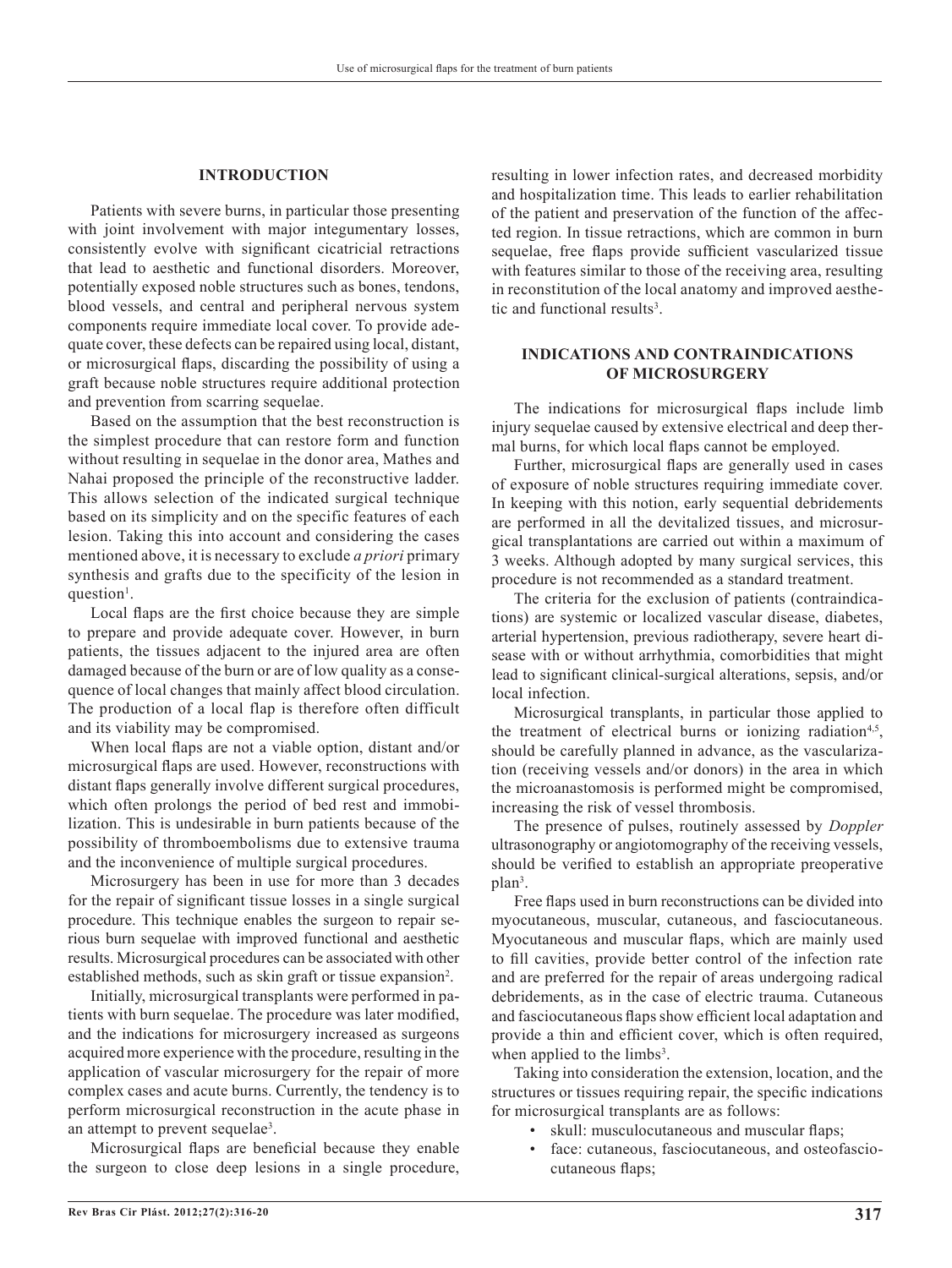- neck: cutaneous, fasciocutaneous, and muscular flaps;
- hand and foot: fasciocutaneous, cutaneous, and muscular flaps;
- exposure of osteotendinous structures (long bones): muscular flaps.

# **ANATOMICAL AREA INVOLVED**

Areas in which the skin is thinner, such as the upper limbs (dorsal hand and fingers), lower limbs (anterior portion of the leg and dorsum of the foot), face, and the cervical region, require a matching skin cover, and in these cases the use of fasciocutaneous flaps is indicated. Burns caused by electricity, combustion, or contact may be the cause of damage in these regions<sup>3</sup>.

Areas showing more extensive tissue damage, such as those undergoing radical debridement with possible bone exposure, require large amounts of donor tissue. In these situations, muscular or myocutaneous flaps are often suggested<sup>3</sup>.

For the repair of hands and feet, the quality of the cover should meet the functional requirements. In the repair of hand defects, the aim is to create a pincer that, when the patient attempts to grip an object, provides a good opening of the interdigital space and preserves the length and sensitivity of the digital pulp. This enables the patient to regain thumb opposition and grasp objects. Regarding the foot, especially the sole, the preservation of stability and sensitivity are the main goals when the repair involves areas of plantar support. Lateral arm and forearm fasciocutaneous flaps are preferred for the repair of palms and soles because they are thin, and when transferred to support areas, they increase stability and provide satisfactory aesthetic results without causing ulcers or persistent edema. Figure 1 shows the appearance of the plantar cover of an electrical burn area 3 years after surgery. In this case, 2 surgical procedures were performed to decrease the subcutaneous cellular tissue.

## **Head and Neck Covers**

The major challenges in the repair of head and neck burns are to obtain sufficient cover of scalp and skull tissue losses and to repair severe cervicothoracic adhesions while preserving the aesthetic and functional properties of the face<sup>6</sup>. Microsurgical flaps have been used to replace areas showing retractions, which may present with adhesions to deep planes (late), or those that require cover of noble structures (early).

In the surgical treatment of cervicothoracic adhesions, which lead to significant limitations related to neck extension at varying degrees, the use of skin grafts or local flaps to replace the scar tissue has been questioned after consideration of the short- and long-term aesthetic and functional results. This procedure thus requires improvements, and new strategies aimed at increasing cervical extension in the presence



*Figure 1 – An electric current burn in the plantar region covered with a lateral arm flap after a post-operative period of 3 years.*

of late scar retraction are essential. The ideal flap should be thin and long enough to cover a large region and prevent the development of late retractions.

To repair these large areas, the use of thin and/or previously expanded skin flaps, which can be associated with bone tissue in jaw reconstructions, is necessary. The most frequently used flaps are the scapular, rectus abdominis, and osteomyocutaneous flaps with inclusion of the fibula.

The so-called "pre-molded" flaps, which are expanded in the donor area<sup>7</sup>, might undergo secondary retractions when transferred to the receiving region, requiring additional surgeries. However, in cases involving the cervical contour, for which a more elastic tissue is needed, the microsurgical flap has provided excellent functional results, reducing the time requirement for the use of orthoses and compressive meshes, and allowing earlier physical therapy intervention.

#### **Upper Limb and Hand Covers**

The repair of upper limb injuries, mainly those involving the middle and distal thirds of the posterior or anterior forearm; those showing exposure of vessels, nerves, or tendons; and defects involving the palm and dorsum of the hand, require immediate cover. In keeping with this notion and considering the preservation of the flexo-extension function of the forearm, a muscular flap of the latissimus dorsi or gracilis muscles should be used. For the repair of the dorsum and palm of the hand, a lateral arm flap is preferred. Figure 2 shows a hot oil burn in the palmar region that was covered with a lateral arm flap anastomosed to the radial artery and vein.

Although electrical burns constitute only a small proportion of thermal-related injuries, most electric burns affect the flexo-extensor apparatus as well as the median and ulnar nerves. Whenever possible, in late reconstructions, deep structures should be repaired in a single surgical procedure. In primary repairs, priority should be given to the skin to enable the subsequent reconstruction of deep structures such as muscles and tendons. Following the complication period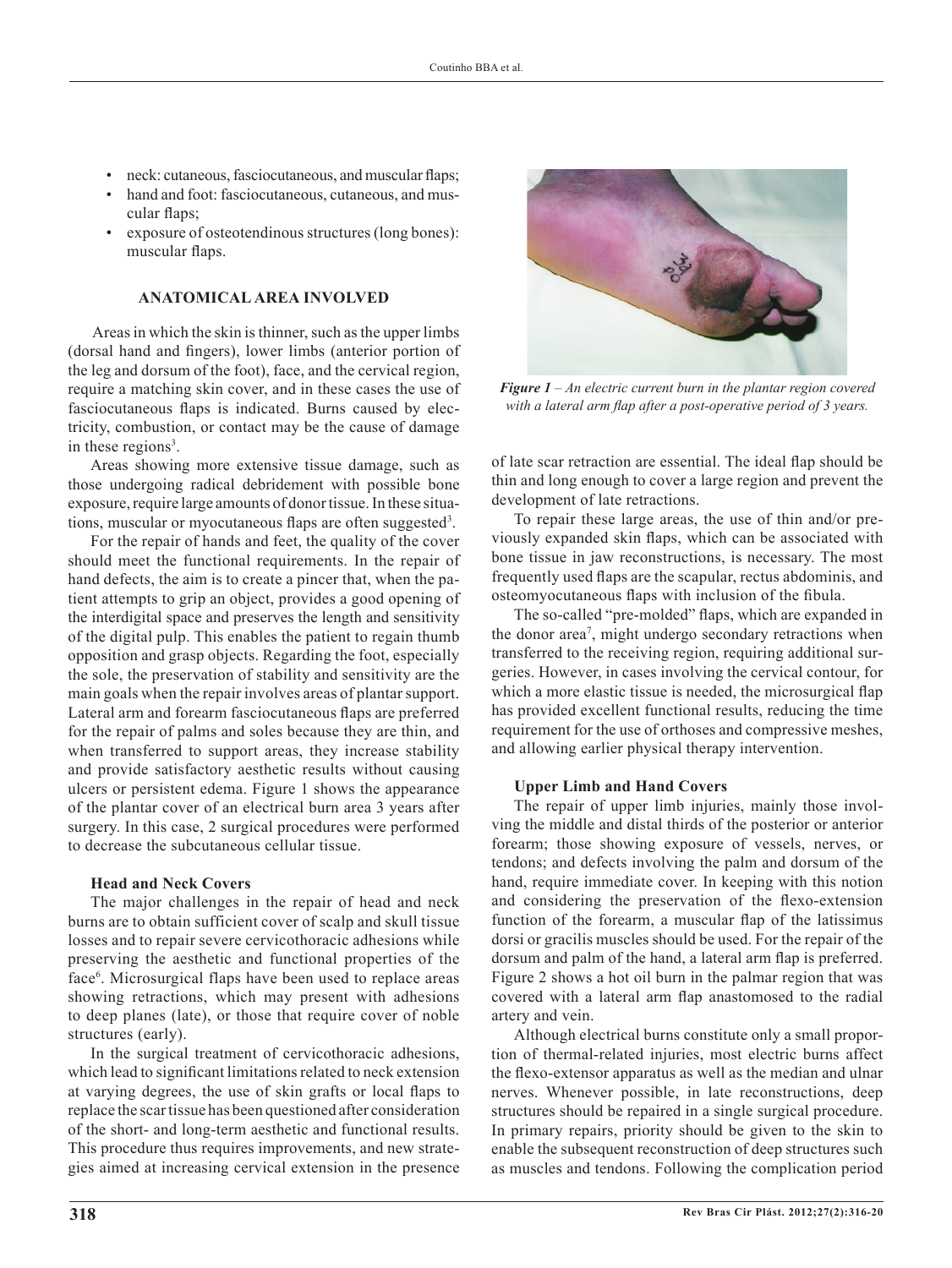after the transplant, the functional reconstruction of the gracilis muscle (muscle-tendon) should be planned, followed by the reconstruction of the flexor or extensor apparatus of the forearm.

The use of several proximal flaps in different surgical procedures can result in a delay of the functional rehabilitation of the affected area. Extensive areas could be covered in a single surgical procedure using microsurgical flaps, which allows an early functional rehabilitation of the limb.

The choice of microsurgical flap depends on the experience of the specific surgical service and on the complexity of each case.

The requirement of bridge grafts for arterial or venous anastomoses is due to the presence of vessels near the injury site that are not patent or reliable for anastomosis. Importantly, the preservation of the function of the hand or upper limb is the first priority in the repair of injuries involving these regions, and this consideration should determine the choice of treatment.

Figure 3 shows a patient with an electric burn that evolved to transmetacarpal amputation that was covered with lateral arm flap.

#### **Lower Limb Covers**

Functional sequelae resulting from burns in the lower limb are less common. However, retractions in the popliteal fossa, dorsal region of the foot, toes, and ankle cause severe functional deficiencies in the lower limb, which limit ambulation and musculoskeletal development. In these regions, conventional procedures such as zetaplasty, grafts, and local flaps are effective for the repair of most retractions.



*Figure 2 – Palmar region covered with a lateral arm flap presenting sufficient digital extension.*

The challenges in the lower limb are associated with plantar defects and injuries causing joint movement limitations, which may or may not be repaired using conventional methods. For the repair of ankle burns, the use of the muscular flap of the gracilis is preferred, whereas in cases of major losses of the dorsum of the foot and lower-middle third of the leg, the latissimus dorsi flap is the first choice, especially in the presence of bone exposure or losses. Figure 4 shows the covering of an area with extensive tissue loss in the dorsum of the foot and ankle and bone exposure.

The use of a lateral arm flap to cover the plantar region provided stability and satisfactory aesthetic and functional results, without the appearance of a plantar ulcer. However, the presence of a significant scar in the donor area was observed.

# **CONCLUSIONS**

Microsurgical flaps are indicated for complex reconstructions in burn patients, especially when the lesions involve noble structures and joints. Clearly, this is an exceptional procedure adopted only when simpler techniques,



*Figure 3 – Transmetacarpal amputation covered with a lateral arm flap in a victim of an electric burn.*



*Figure 4 – Dorsum of the foot and ankle covered with a latissimus dorsi flap.*